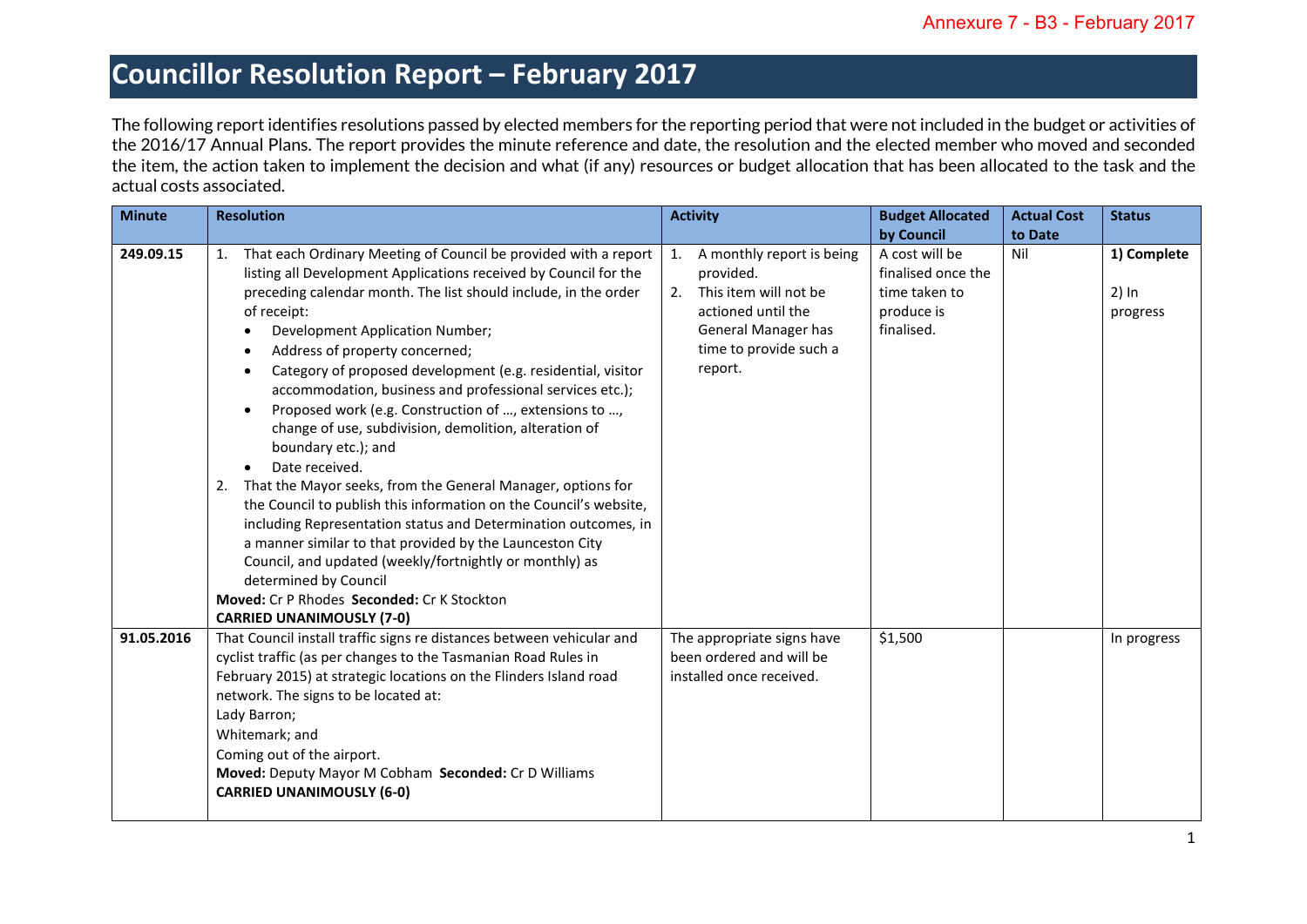| <b>Minute</b> | <b>Resolution</b>                                                         | <b>Activity</b>                         | <b>Budget Allocated</b> | <b>Actual Cost</b> | <b>Status</b> |
|---------------|---------------------------------------------------------------------------|-----------------------------------------|-------------------------|--------------------|---------------|
|               |                                                                           |                                         | by Council              | to Date            |               |
| 167.07.2016   | That Council supports a commitment of a budget allocation towards         | Budget allocation has been              |                         |                    | In Progress   |
|               | the Furneaux Islands Festival to be delivered in January 2017, 2018       | noted.                                  |                         |                    |               |
|               | and 2019 and develop a policy for provision of the Furneaux Islands       |                                         |                         |                    |               |
|               | Festival in the future.                                                   | A budget allocation has been            |                         |                    |               |
|               | <b>Moved: Cr D Williams</b><br>Seconded: Deputy Mayor M Cobham            | made in the adopted 2016-17             |                         |                    |               |
|               | <b>CARRIED UNANIMOUSLY (7-0)</b>                                          | budget.                                 |                         |                    |               |
| 224.09.2016   | That Council agrees to waive plumbing permit fees for residents and       | Council received advice from            |                         |                    | In Progress   |
|               | business operators who wish to revert from a dual water supply to a       | the Department of Health and            |                         |                    |               |
|               | single water supply for a period of 6 months after the Department of      | Human Services that from the            |                         |                    |               |
|               | Health and Human Services has removed the Do Not Consume                  | 1 <sup>st</sup> of December, the notice |                         |                    |               |
|               | Notice and Boil Water Alert.                                              | has been removed for                    |                         |                    |               |
|               | Moved: Cr G Willis<br>Seconded: Cr K Stockton                             | Whitemark.                              |                         |                    |               |
|               | <b>CARRIED UNANIMOUSLY (6-0)</b>                                          |                                         |                         |                    |               |
| 244.10.2016   | That Council agrees to accept the approximately 190m <sup>2</sup> of land | After further discussions with          |                         |                    | No further    |
|               | offered by the developer from two allotments at Emita for the             | the land owner the offer has            |                         |                    | action        |
|               | establishment of a walking connection between Port Davies Road            | been withdrawn. There are               |                         |                    | required      |
|               | and Allports Beach Road.                                                  | alternative access options              |                         |                    |               |
|               | Moved: Cr D Williams<br>Seconded: Cr K Stockton                           | available. No further action            |                         |                    |               |
|               | <b>CARRIED UNANIMOUSLY (7-0)</b>                                          | will be taken.                          |                         |                    |               |
| 247.10.2016   | That Council supports the fourth option contained in the Flinders         | Tender documents are being              |                         |                    | In progress   |
|               | Island Waste Management Feasibility Report and proceeding in              | processed for release.                  |                         |                    |               |
|               | accordance with the recommendations.                                      |                                         |                         |                    |               |
|               | <b>Moved: Cr D Williams</b><br>Seconded: Deputy Mayor M Cobham            |                                         |                         |                    |               |
|               | <b>CARRIED UNANIMOUSLY (7-0)</b>                                          |                                         |                         |                    |               |
| 250.10.2016   | That Council directs the Acting General Manager to:                       | A report is in progress.                |                         |                    | In progress   |
|               | have the current tank inspected to determine what is required for         |                                         |                         |                    |               |
|               | compliance; and                                                           |                                         |                         |                    |               |
|               | scope out the project and the associated costs of delivering a            |                                         |                         |                    |               |
|               | Business Case for the Aviation Fuel Storage Facility;                     |                                         |                         |                    |               |
|               | and report back to Council.                                               |                                         |                         |                    |               |
|               | Moved: Cr G Willis<br>Seconded: Cr P Rhodes                               |                                         |                         |                    |               |
|               | <b>CARRIED UNANIMOUSLY (6-0)</b>                                          |                                         |                         |                    |               |
| 251.10.2016   | That Council directs the Acting General Manager to scope out the          | A report has been prepared              |                         |                    | In progress   |
|               | project and the associated costs of delivering a Business Case for the    | and will be taken to the next           |                         |                    |               |
|               | Airport Hangars and report back to Council.                               | Council workshop.                       |                         |                    |               |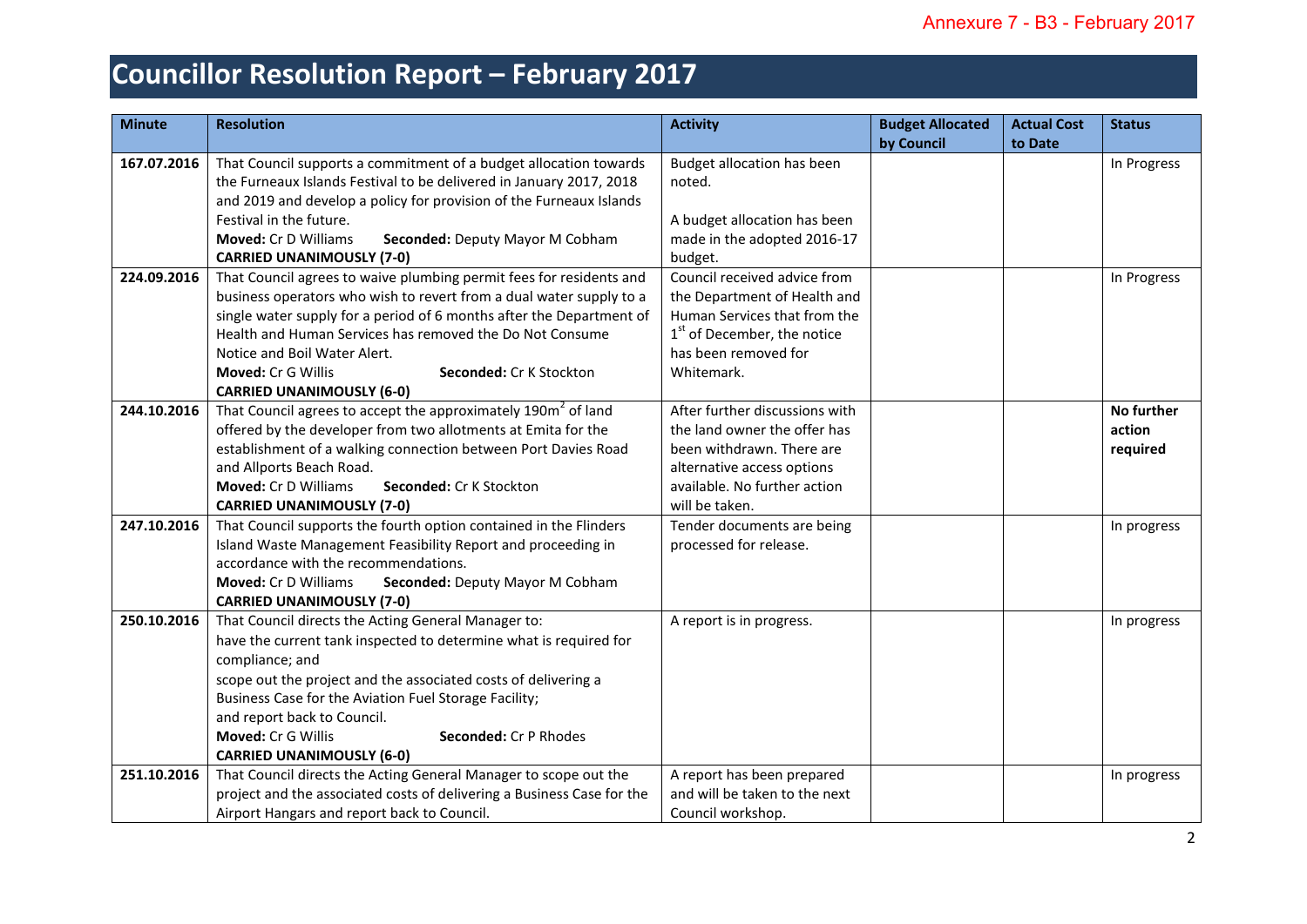| <b>Minute</b> | <b>Resolution</b>                                                                                  | <b>Activity</b>                                | <b>Budget Allocated</b> | <b>Actual Cost</b> | <b>Status</b> |
|---------------|----------------------------------------------------------------------------------------------------|------------------------------------------------|-------------------------|--------------------|---------------|
|               |                                                                                                    |                                                | by Council              | to Date            |               |
|               | <b>Moved: Cr D Williams</b><br>Seconded: Cr K Stockton                                             |                                                |                         |                    |               |
| 257.10.2016   | <b>CARRIED UNANIMOUSLY (7-0)</b><br>That Council considers and agrees to a local definition and/or | Consideration of the                           |                         |                    | In progress   |
|               | understanding of the term "day-to-day" in relation to interpreting                                 | definition has been scheduled                  |                         |                    |               |
|               | the Local Government Act 1993, pending formal advice to the                                        | for a workshop after the new                   |                         |                    |               |
|               | contrary from either the Department of Premier and Cabinet (DPAC),                                 | General Manager has                            |                         |                    |               |
|               | the Minister or State Parliament.                                                                  | commenced employment.                          |                         |                    |               |
|               | That, consistent with this understanding, Council adopts and                                       |                                                |                         |                    |               |
|               | maintains a list of functions (Annexure 16) that it considers to be                                |                                                |                         |                    |               |
|               | day-to-day operational activities or otherwise for the guidance of                                 |                                                |                         |                    |               |
|               | Councillors and Council employees.                                                                 |                                                |                         |                    |               |
|               | That, should there be any future doubt between what constitutes                                    |                                                |                         |                    |               |
|               | "day-to-day" or otherwise activity, Council will decide each case by                               |                                                |                         |                    |               |
|               | absolute majority and amend the above list, (as stated in paragraph                                |                                                |                         |                    |               |
|               | 2), accordingly.                                                                                   |                                                |                         |                    |               |
|               | Moved: Cr P Rhodes<br>Seconded: Cr G Willis                                                        |                                                |                         |                    |               |
|               | CARRIED (4-3)                                                                                      |                                                |                         |                    |               |
| 258.10.2016   | That Annexure 16 be taken to a workshop so that it can be fully                                    | Consideration of Annexure 16                   |                         |                    | Not started   |
|               | discussed at the table outside meeting regulations.                                                | has been scheduled for a                       |                         |                    |               |
|               | Moved: Mayor C Cox<br>Seconded: Cr D Williams                                                      | workshop after the new                         |                         |                    |               |
|               | CARRIED (6-1)                                                                                      | General Manager has                            |                         |                    |               |
| 287.11.2016   | That the Works and Services Department also considers stabilisation                                | commenced employment.<br>Intersections will be |                         |                    | Not started   |
|               | of high density truck turning intersections and entry points.                                      | considered when time                           |                         |                    |               |
|               | Moved: Cr C Rhodes<br>Seconded: Cr P Rhodes                                                        | permits and when final costs                   |                         |                    |               |
|               | <b>CARRIED UNANIMOUSLY (6-0)</b>                                                                   | are known after the tenders                    |                         |                    |               |
|               |                                                                                                    | close.                                         |                         |                    |               |
| 292.11.2016   | That Flinders Council lobbies the relevant government agencies and                                 | Will proceed when the new                      |                         |                    | Not started   |
|               | Ministers to amend the Bass Strait Passenger Vehicle Equalisation                                  | General Manager starts.                        |                         |                    |               |
|               | Scheme (BSPVES) to include an intrastate component i.e. between                                    |                                                |                         |                    |               |
|               | 'mainland' Tasmania and the Furneaux Group. The aim of this Notice                                 |                                                |                         |                    |               |
|               | of Motion is to benefit residents of the Furneaux Islands.                                         |                                                |                         |                    |               |
|               | That if deemed appropriate, depending on current shipping                                          |                                                |                         |                    |               |
|               | arrangements, the General Manager liaises with King Island Council                                 |                                                |                         |                    |               |
|               | re their possible involvement in changing the BSPVES to include an                                 |                                                |                         |                    |               |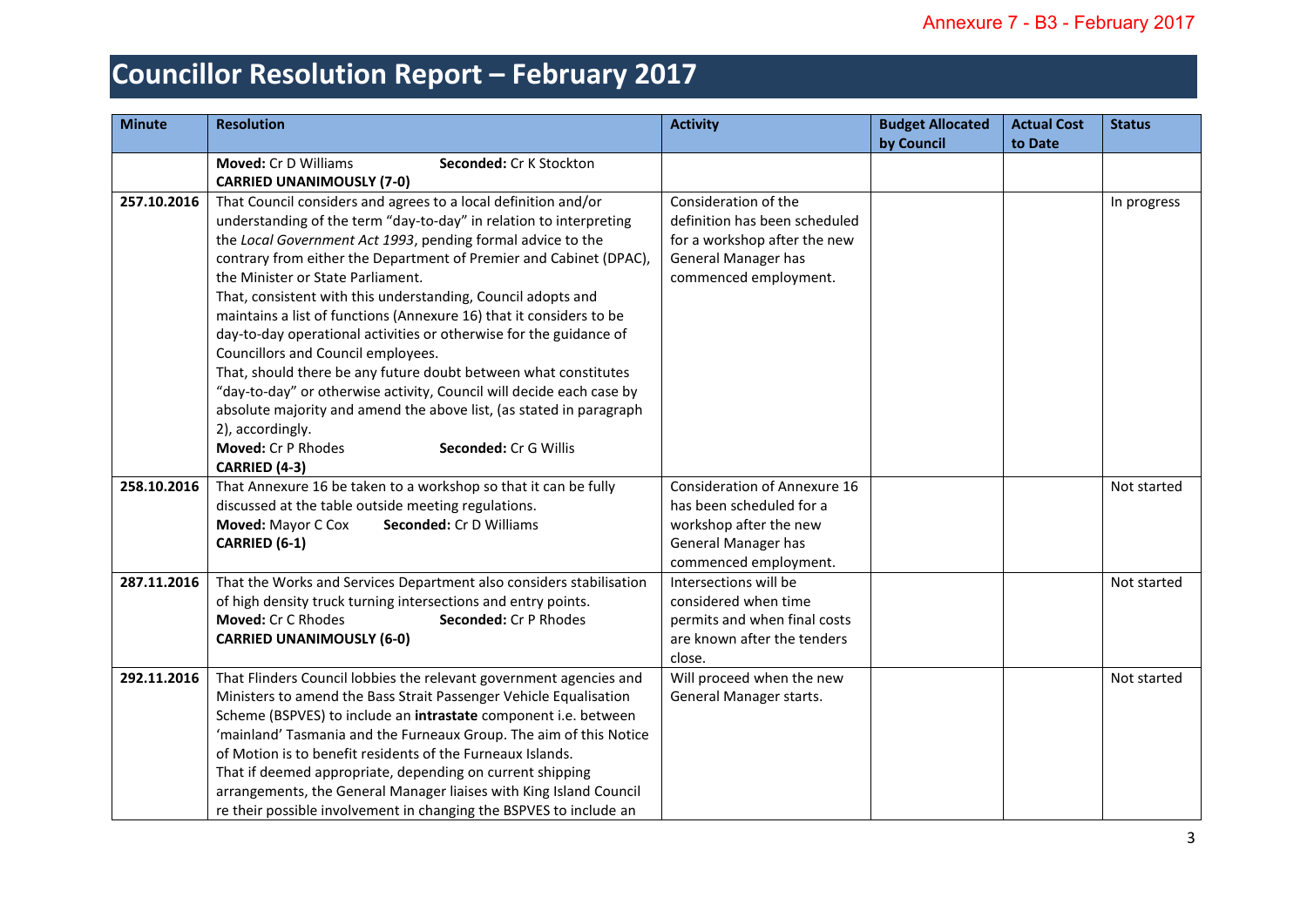| <b>Minute</b> | <b>Resolution</b>                                                         | <b>Activity</b>              | <b>Budget Allocated</b> | <b>Actual Cost</b> | <b>Status</b>      |
|---------------|---------------------------------------------------------------------------|------------------------------|-------------------------|--------------------|--------------------|
|               |                                                                           |                              | by Council              | to Date            |                    |
|               | intrastate component.                                                     |                              |                         |                    |                    |
|               | Moved: Deputy Mayor M Cobham<br>Seconded: Cr G Willis                     |                              |                         |                    |                    |
|               | CARRIED (5-1)                                                             |                              |                         |                    |                    |
| 293.11.2016   | That a business plan/report outlining the advantages of and reasons       | Will proceed when the new    |                         |                    | <b>Not Started</b> |
|               | for an intrastate component of the BSPVES be developed by Council         | General Manager starts.      |                         |                    |                    |
|               | to support the lobbying process and that a budget allocation be           |                              |                         |                    |                    |
|               | considered at the half yearly budget review for this purpose.             |                              |                         |                    |                    |
|               | Moved: Mayor C Cox<br>Seconded: Cr D Williams                             |                              |                         |                    |                    |
|               | <b>CARRIED UNANIMOUSLY (6-0)</b>                                          |                              |                         |                    |                    |
| 316.12.2016   | That Council agrees to pursue the extension of Robert Street by           | Council staff have           |                         |                    | In progress        |
|               | approximately 80 metres.                                                  | commenced the acquisition    |                         |                    |                    |
|               | Moved: Cr P Rhodes<br>Seconded: Cr K Stockton                             | process with Crown Land      |                         |                    |                    |
|               | <b>CARRIED UNANIMOUSLY (7-0)</b>                                          | Services.                    |                         |                    |                    |
| 319.12.2016   | 1. That Council actively pursue acquiring a Crown Land lease over         | A community user group       |                         |                    | In progress        |
|               | the relevant section of land that will allow legal public access of       | meeting is being arranged on |                         |                    |                    |
|               | the area that historically has been known as Badger Corner boat           | site for 20 February 2016    |                         |                    |                    |
|               | ramp.                                                                     |                              |                         |                    |                    |
|               | 2. That Council consults with a community "user group" at a one-          |                              |                         |                    |                    |
|               | off on-site meeting to be held no later than early February 2017.         |                              |                         |                    |                    |
|               | 3. That Council, via the relevant application process, actively           |                              |                         |                    |                    |
|               | pursues a co-funded grant via Marine and Safety                           |                              |                         |                    |                    |
|               | Tasmania's (MAST) recreational boating fund prior to 31st                 |                              |                         |                    |                    |
|               | March 2017 if possible.                                                   |                              |                         |                    |                    |
|               | 4. That two infrastructure options (basic and enhanced) be costed         |                              |                         |                    |                    |
|               | to inform Council of the commitment of the capital funding                |                              |                         |                    |                    |
|               | required and to enable Council to provide confirmation to                 |                              |                         |                    |                    |
|               | MAST, in the form of a motion, that it will provide the balance of        |                              |                         |                    |                    |
|               | the capital funding required should Council consider the cost             |                              |                         |                    |                    |
|               | appropriate.                                                              |                              |                         |                    |                    |
|               | Moved: Deputy Mayor M Cobham<br>Seconded: Cr P Rhodes                     |                              |                         |                    |                    |
|               | <b>CARRIED UNANIMOUSLY (7-0)</b>                                          |                              |                         |                    |                    |
|               |                                                                           |                              |                         |                    |                    |
| 321.12.2016   | That this meeting resolves:                                               | The issue was discussed at a |                         |                    | In progress        |
|               | $\sim$ That motion no. 255.10.2016 be withdrawn and                       | meeting of the Audit Panel   |                         |                    |                    |
|               | $\sim$ That copies of all expense invoices paid by credit card and claims | and a process for review of  |                         |                    |                    |